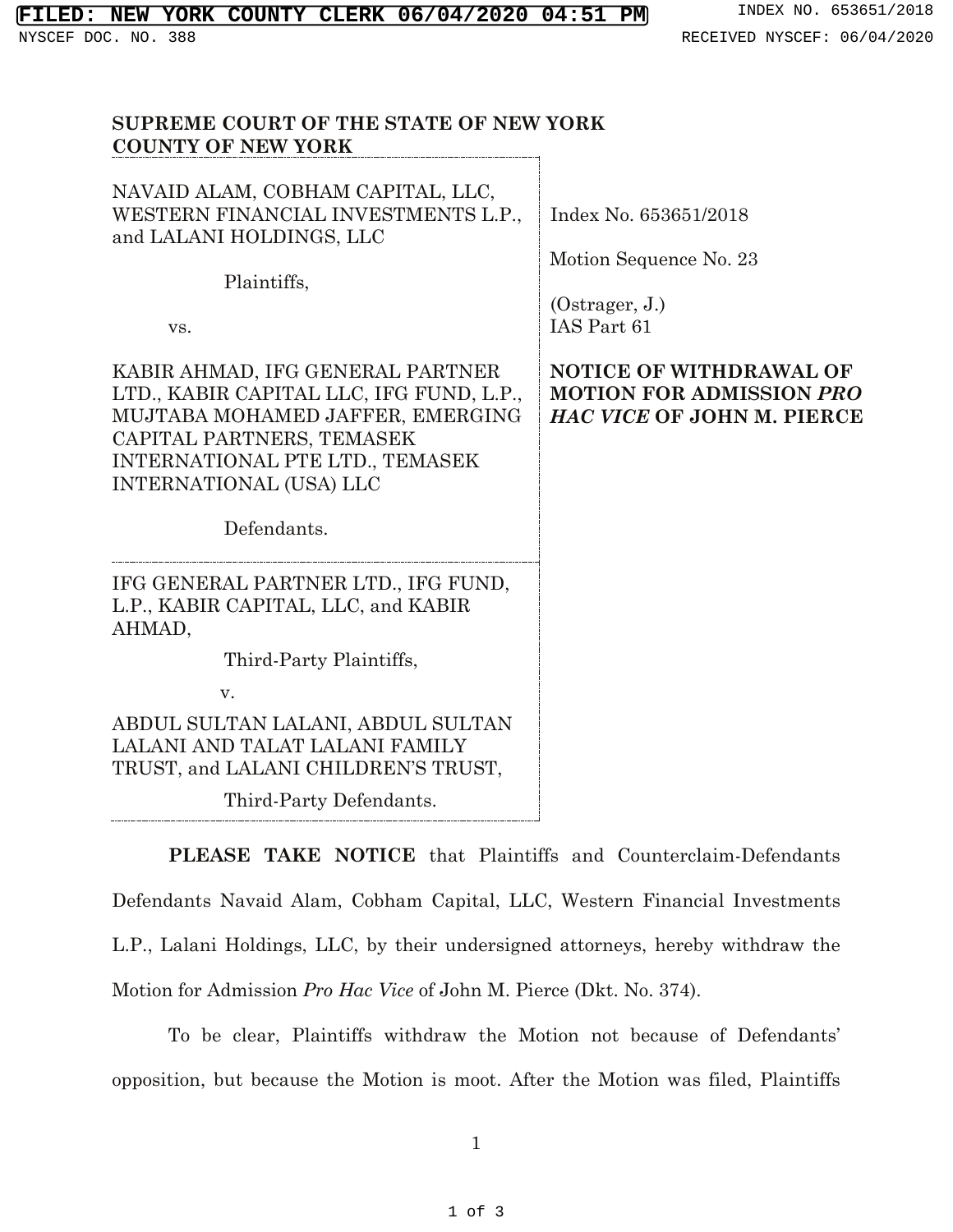elected to retain Warren Terzian LLP. So there is no longer a need for Mr. Pierce to appear *pro hac vice*. Warren Terzian LLP is in the process of filing its motion for *pro hac vice* admission (it requested certificates of good standing on May 27 and is still waiting to receive them from the California State Bar—it appears their processing may be delayed due to COVID).

One more thing bears mention. Defendants base their opposition on "Defendants['] fear" that "Mr. Pierce's personal financial entanglements . . . would impact Mr. Pierce's representation in this matter." Motion at 7.

Defendants don't care about that. This is just another house that Defendants burn in their scorched earth litigation strategy. Yet another house is Defendants' refusal to respond to Warren Terzian LLP's emails about this case (which include Pierce Bainbridge counsel of record on them) on the theory that "[u]nfortunately [AXS Law Group] cannot discuss these matters with anyone other than counsel of record in the case."

The truth comes out in footnote 6 of the opposition. In that footnote, Defendants foreshadow that they will oppose Warren Terzian LLP's forthcoming *pro hac vice* motions due to "similar concerns." But Warren Terzian LLP is not facing *any*  of the issues raised in the opposition. It does not use third-party litigation financing. It is not facing any lawsuits or judgments. No lien affecting Pierce Bainbridge's interest could affect Warren Terzian LLP's interest (which was negotiated between Plaintiffs and Warren Terzian LLP).[1](#page-1-0)

<span id="page-1-0"></span><sup>1</sup> Or if any lien does affect Warren Terzian LLP's interest, the effect would be the same as it would be for any new firm coming in.